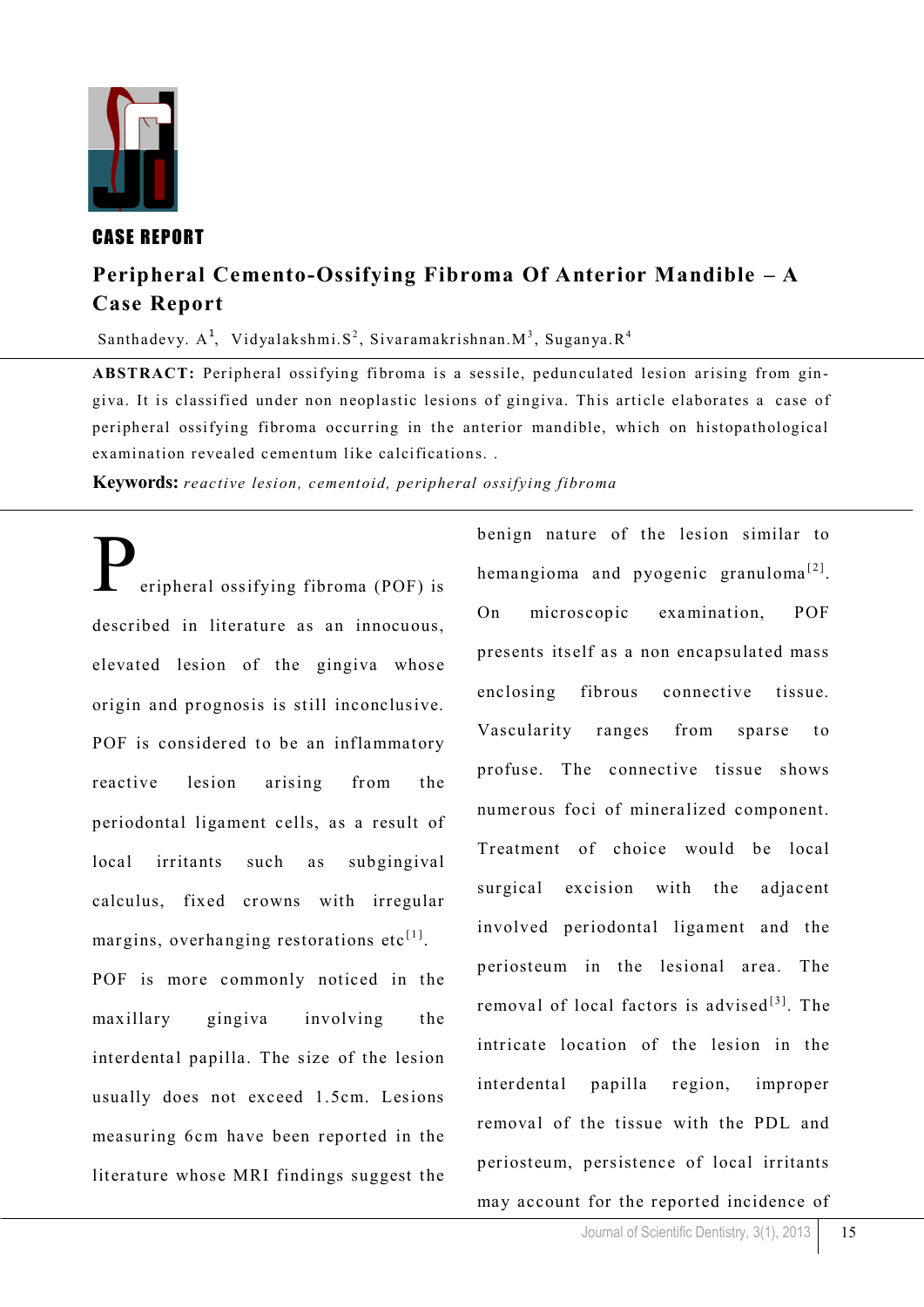recurrence  $16\text{-}20^{[4]}$ . *Peripheral Cemento-Ossifying Fibroma Santhadevy et al*

## **CASE REPORT**

A 37 year old male reported with a slow growing asymptomatic growth on the anterior region of mandible measuring  $1x2cm$ . The growth started as a peanut size six months back. He had visited the local dentist with the same complaint around six months back, which was then surgically excised. Following which the lesion has progressed to the current size. Intra oral examination revealed a sessile growth extending anteriorly from the distal aspect of 31 region and posteriorly to the medial aspect of the 43 region and superiorly covering three fourth of the tooth surface in relation to 31,32, 41 and 42; inferiorly to the attached gingiva. The surface of the lesion was found to be intact and similar in colour of the oral mucosa (fig.1). The lesion was found to be firm in consistency. The lesion was provisionally diagnosed as pyogenic granuloma and surgically excised. Upon histopathological examination, it was diagnosed as peripheral cementoossifying fibroma.

The H & E sections revealed fibrous



**Fig– 1: Sessile growth in relation to the attached gingiva of 31,41,42 .** 



**Fig– 2: Ulcerated surface epithelium with foci of calcification in the deeper stroma**



**Fig– 3: Higher magnification exhibiting globular calcified areas mimicking cementum**

16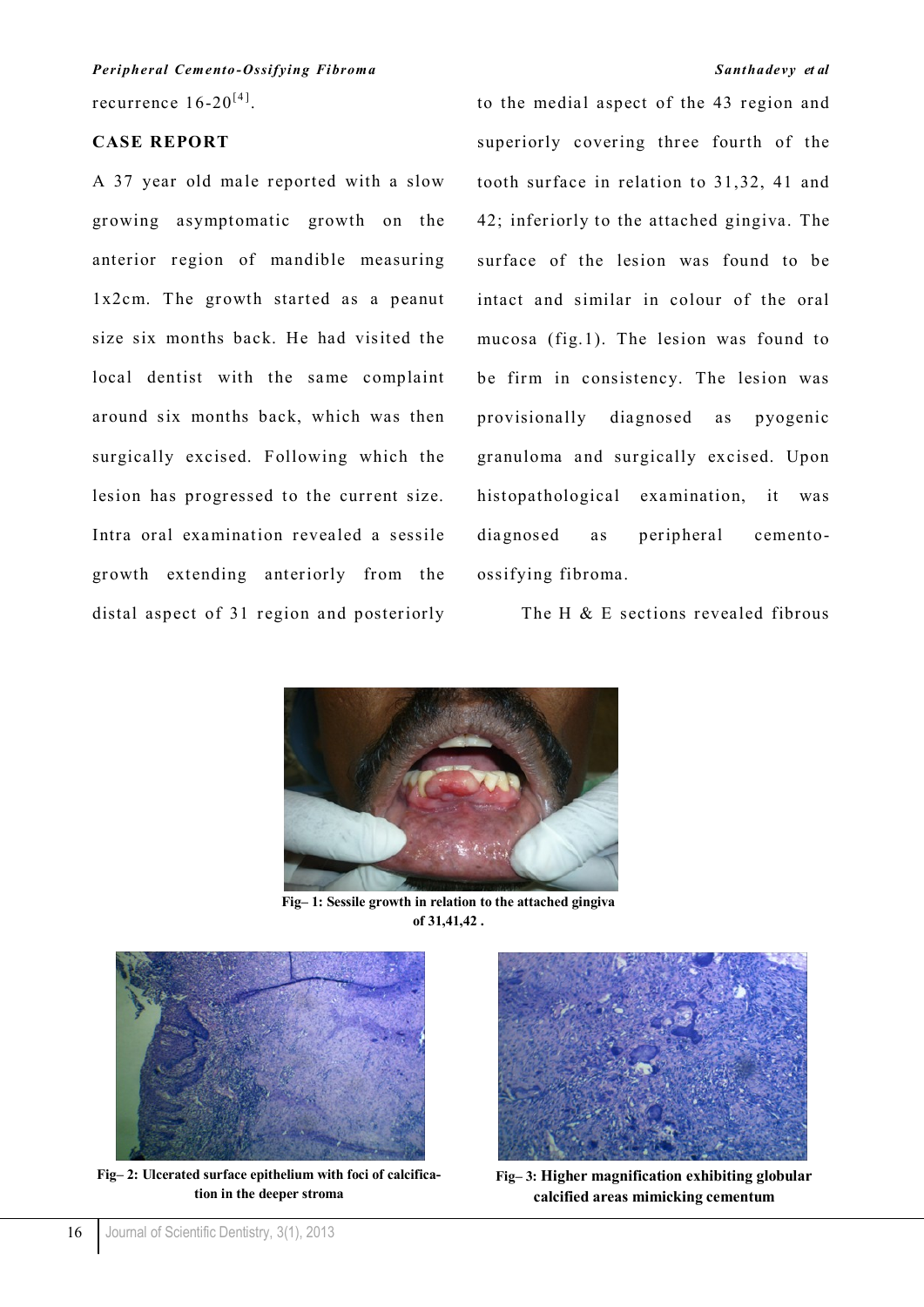### *Peripheral Cemento-Ossifying Fibroma Santhadevy et al*

connective tissue with foci of ossification and multiple small globules of cementoid like areas (fig.3). The mineralization products were surrounded by highly cellular and fibrous connective tissue areas. The overlying epithelium was of stratified squamous epithelium and was found to be mildly dysplastic. Areas of dense inflammatory infiltration were also evident sub-epithelially (fig.2).

### **DISCUSSION**

Lesions arising from the gingiva can be categorized broadly into neoplastic and non- neoplastic entities. Peripheral ossifying fibroma (POF) is one among the non-neoplastic lesion of gingiva. 9.6% of gingival lesions are peripheral ossifying fibromas. POF account for 3.1 % of oral  $tumors<sup>[5,6]</sup>$ . Peripheral ossifying fibroma predominantly affects younger age group and adolescence. The tumor shows an increased site specificity to maxillary gingiva. In our case the site was anterior mandibular gingiva.

The factors that lie behind could be extrinsic and intrinsic. The occurrence of the lesion in young adolescent age group might be due to intrinsic hormonal influence from the host. The extrinsic

factors could be the local irritants in the form of foreign body or calculus in the subgingival region, or any mechanical injury to that area. It has been hypothesized that the periodontal ligament cells could be responsible for the development of the firm fibrotic lesion, the proximity of the periodontal ligament to the lesional site might explain this<sup>[7,8,9]</sup>.

# **MOLECULAR INSIGHTS OF THE ETIOPATHOGENESIS OF POF**

Gingival fibroblasts may function as accessory cells in promoting inflammation and the immune response. Evidence of functional heterogeneity is found to exist among the phenotypically stable fibroblast population. In cell culture of gingival fibroblasts, responses of a different set of fibroblast population to stimuli were outstanding in the group. Gingival fibroblasts promoting inflammation and the immune response, might explain the chronicity of the lesion. A sub-population of osteoblast like fibroblasts is identified in periodontal ligament. In active periodontal lesions, the tissues adjacent to bone showed a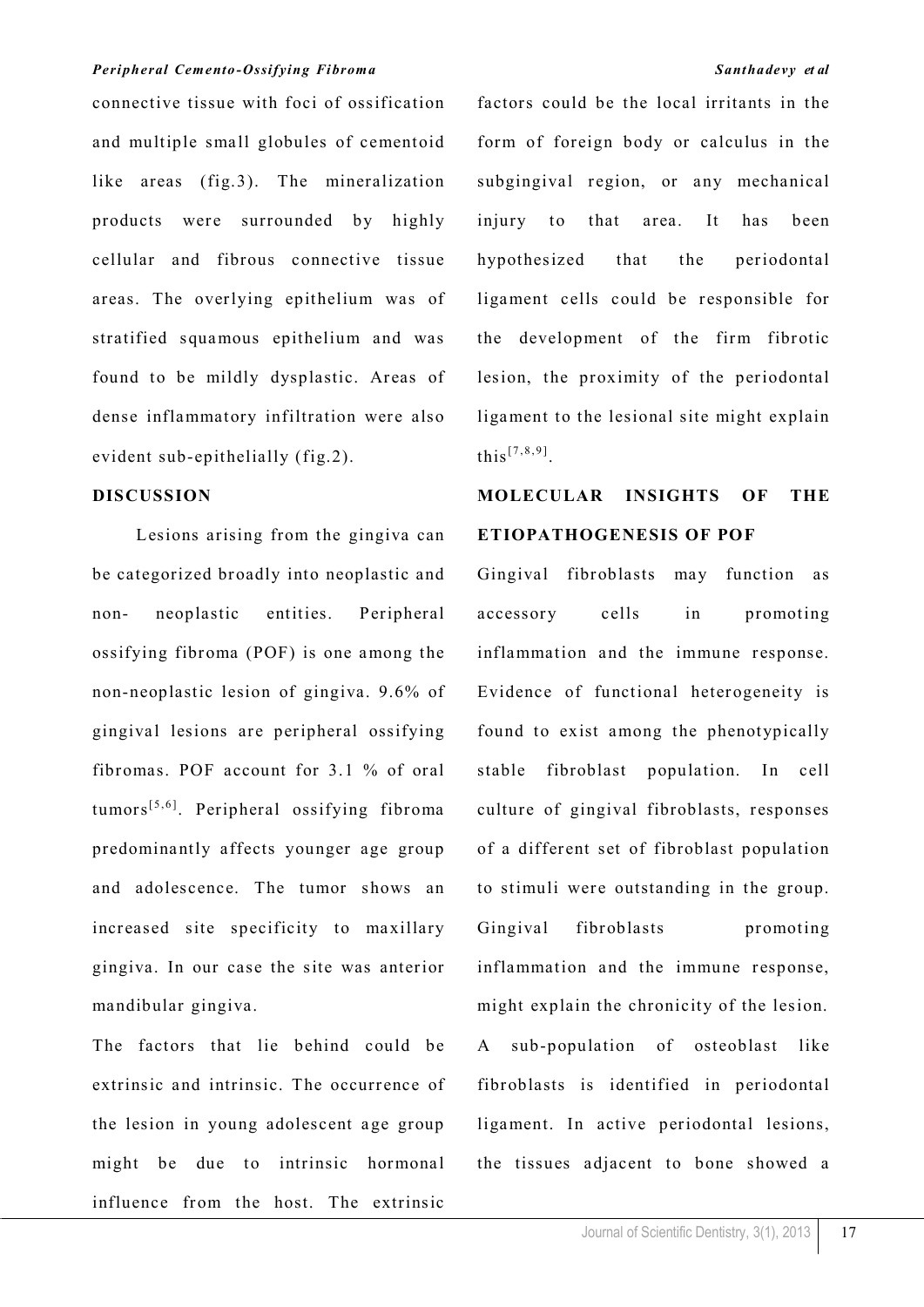### *Peripheral Cemento-Ossifying Fibroma Santhadevy et al*

positive expression for IL-6. The IL-6 is expressed by the osteoblasts as an indirect effect of the IL-1  $\&$  1 $\beta$  expressed by the gingival fibroblasts. This might explain the calcifications in the lesional area.

Clinically, POF presents itself as a pedunculated or sessile nodular mass of tissue having its origin commonly in the interdental papilla. Uninfected lesions remain similar with the colour of the normal mucosa<sup>[10]</sup>.

Over the years, peripheral ossifying fibroma is variably designated as peripheral cementifying fibroma, ossifying fibroepithelial polyp, peripheral fibroma with osteogenesis, peripheral fibroma with cementogenesis, peripheral fibroma with calcification, calcifying or ossifying fibroma epulis, and calcifying fibroblastic granuloma<sup>[7]</sup>.

Histopathologically, POF presents features that are very similar to fibroosseous lesions, and odontogenic fibroma. Under the microscope, the classical features of POF would be; presence of a stratified squamous surface epithelium with an intact or ulcerated surface, a fibrous connective tissue with

fibroblasts varying in number, proliferation of endothelial cells that may range from little to abundance, presence of characteristic mineralized areas which may include mature, lamellar or woven osteoid, cementum like material or dystrophic calcifications. Acute or chronic type of inflammatory cells will also be evident<sup>[3]</sup>. In our case, the mineralization product was predominantly of cementoid type. Few focal areas of ossification were also found.

Treatment should be strictly followed with routine intervals of checkup since the recurrence rates are high.

### **CONCLUSION**

Peripheral ossifying fibroma is one of the reactive gingival lesions that often clinically misinterpreted as peripheral giant cell granuloma, pyogenic granuloma, peripheral odontogenic fibroma. Proper histopathological examination has to be made to rule out the possibilities of other lesions and discriminate POF with the confirmatory microscopic findings.